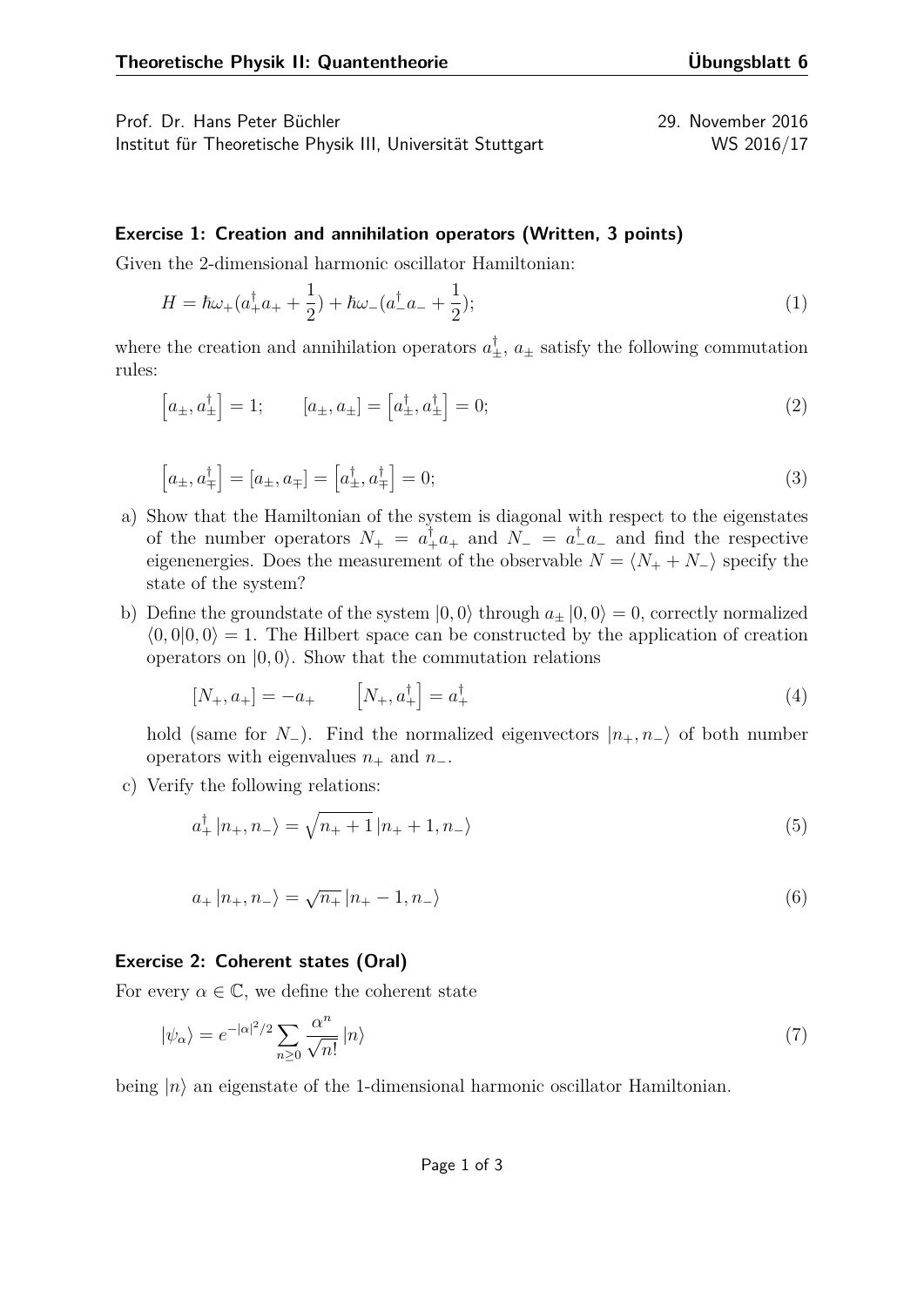a) Show that

$$
|\psi_{\alpha}\rangle = e^{\alpha a^{\dagger} - \alpha^* a} |0\rangle \tag{8}
$$

where  $a^{\dagger}$  and  $a$  are creation and annihilation operators, respectively.  $(\text{Tip: } e^{-\alpha a} | 0 \rangle = | 0 \rangle)$ 

b) Calculate  $\langle x \rangle_{\alpha} = \langle \psi_{\alpha} | x | \psi_{\alpha} \rangle$ ,  $\langle p \rangle_{\alpha}$ ,  $\Delta x_{\alpha}$ ,  $\Delta p_{\alpha}$  and show that, for all  $\alpha \in \mathbb{C}$ ,

$$
\Delta x_{\alpha} \Delta p_{\alpha} = \frac{\hbar}{2} \tag{9}
$$

is valid, *i.e.*, coherent states minimize the position and momentum uncertanty relation.  $(\text{Tip: } a \left| \psi_{\alpha} \right\rangle = \alpha \left| \psi_{\alpha} \right\rangle)$ 

c) Show that coherent states are not orthogonal and the relation

$$
\langle \psi_{\alpha} | \psi_{\beta} \rangle = e^{-\frac{1}{2}(|\alpha|^2 + |\beta|^2 - 2\alpha^* \beta)} \tag{10}
$$

is valid.

d) Derive the time evolution of coherent state  $|\psi_{\alpha}(t)\rangle$  and of the expectation values  $\langle x \rangle_t$ and  $\langle p \rangle_t$  under the Hamiltonian  $H = \hbar \omega \left( a^\dagger a + \frac{1}{2} \right)$ 2 .

## **Exercise 3: Wave packet at a potential barrier (Oral)**

Consider the following 1-dimensional potential

$$
V(x) = \begin{cases} 0 & x < 0 \\ V_0 & 0 \le x \le a \\ 0 & x > a \end{cases}
$$
 (11)

with  $V_0 > 0$ , and the solution of stationary Schrödinger equation

$$
\psi_k(x) = \begin{cases} e^{ikx} + r(k)e^{-ikx} & x < 0\\ B(k)e^{-\bar{k}x} + B'(k)e^{\bar{k}x} & 0 \le x \le a\\ t(k)e^{ikx} & x > a \end{cases} \tag{12}
$$

with  $k =$  $\sqrt{2mE}/\hbar, \ \bar{k}^2 = 2mV_0 - k^2.$ 

Suppose that at time  $t_0$  one has a wave packet  $\psi(x, t_0)$  centered at  $-L$  and far from the barrier  $L \gg a$  with  $\sigma \ll L$ 

$$
\psi(x,t_0) = \frac{1}{(2\pi\sigma)^{\frac{1}{4}}} e^{ik_0 x} e^{-\frac{(x+L)^2}{4\sigma}}
$$
\n(13)

with  $k_0 < \bar{k}$ .